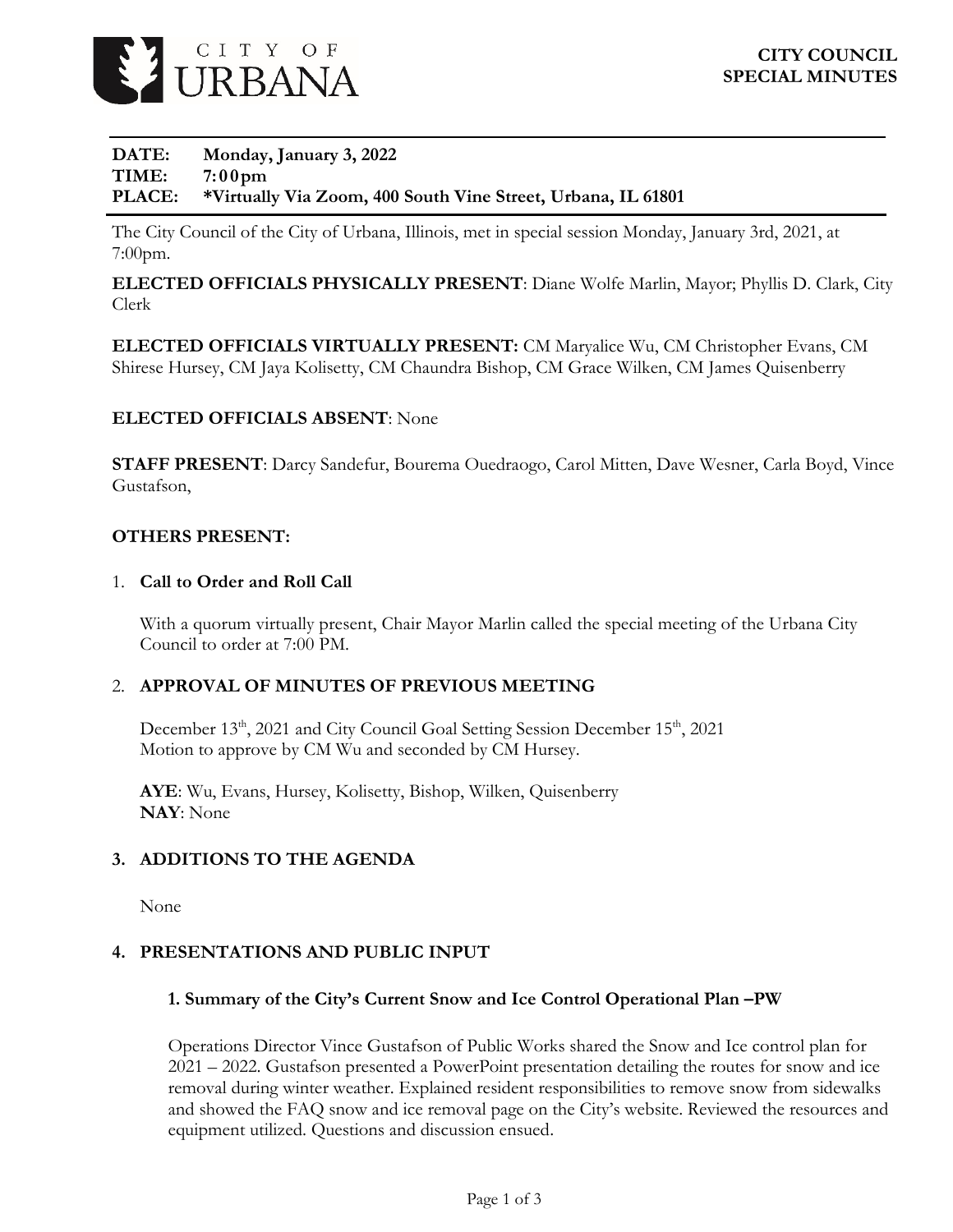### **2. Public Input**

Allan Max Axelrod shared concerns about the legality of the Crisis Co-Response team and provided an update on the utility shut-off moratorium campaign. **Angel Johnson** expressed concerns about COVID spread in IL and local community and urged the Mayor to ask school districts to close.

# **5. COUNCIL INPUT AND COMMUNICATIONS**

**CM Wilken** reminded public that there will be another opportunity for public input this evening. Thanked Public Works for their presentation. Agrees with concerns about COVID and urges safe practices. Hopes to see an update on the community safety review at future meeting and wants to see more done to move towards the intent of the concerns of accessibility for Crisis Co-Response model. Mayor Marlin thanked Angel Johnson for sharing COVID concerns and shared that the local school districts are autonomously working towards maintaining COVID safety. **CM Hursey** was unable to speak at this time.

## **6. UNFINISHED BUSINESS**

None.

# **7. REPORTS OF STANDING COMMITTEES**

Committee Of The Whole (Council Member Maryalice Wu – Ward 1)

# **1. CONSENT AGENDA**

Presented by CM Wu.

- **a. Ordinance No. 2021-12-055**: An Ordinance Amending Schedule H of Section 23- 93 of the Urbana Local Traffic Code Requiring Stop Signs at a Certain Intersection (Deer Ridge Drive at Marc Trail; Lexington Drive at Deer Ridge Drive; Vernon Drive at Deer Ridge Drive; Horizon Lane at Deer Ridge Drive) – PW
- **b. Resolution No. 2021-12-051R**: A Resolution for Improvement Under the Illinois Highway Code (State Motor Fuel Tax for Goodwin Avenue and Green Street Intersection Improvements) – PW

Motion to approve by CM Wu and seconded by CM Hursey. Vote by roll call:

**AYE:** Quisenberry, Wilken, Bishop, Kolisetty, Hursey, Evans, Wu **NAY:** None

## 2. **REGULAR AGENDA**

None

## **8. REPORTS OF SPECIAL COMMITTEES**

None.